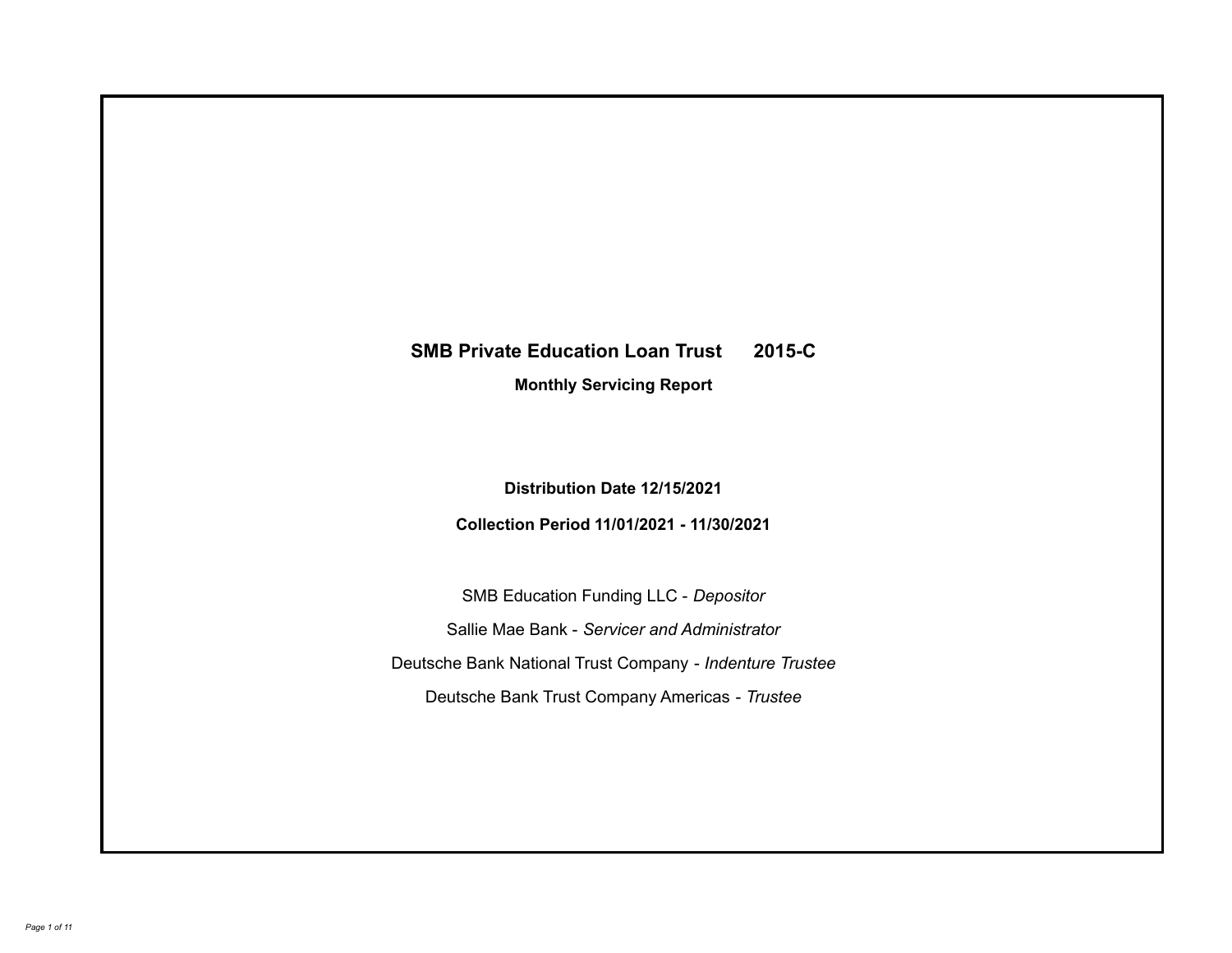A

| <b>Student Loan Portfolio Characteristics</b>                                                              | <b>Settlement Date</b><br>10/27/2015 | 10/31/2021                          | 11/30/2021                          |
|------------------------------------------------------------------------------------------------------------|--------------------------------------|-------------------------------------|-------------------------------------|
| <b>Principal Balance</b><br>Interest to be Capitalized Balance                                             | \$693,787,197.00<br>55,852,621.68    | \$236,869,930.05<br>7,221,371.00    | \$232,583,599.48<br>6,838,826.93    |
| Pool Balance                                                                                               | \$749,639,818.68                     | \$244,091,301.05                    | \$239,422,426.41                    |
| Weighted Average Coupon (WAC)<br>Weighted Average Remaining Term<br>Number of Loans<br>Number of Borrowers | 8.22%<br>127.00<br>65,154<br>45,614  | 7.80%<br>128.96<br>22,042<br>15,946 | 7.83%<br>128.88<br>21,565<br>15,619 |
| Pool Factor                                                                                                |                                      | 0.325611440                         | 0.319383283                         |
| Since Issued Total Constant Prepayment Rate (1)                                                            |                                      | 8.86%                               | 8.81%                               |

| <b>Debt Securities</b> | <b>Cusip/Isin</b> | 11/15/2021      | 12/15/2021      |
|------------------------|-------------------|-----------------|-----------------|
| A2A                    | 78448RAB2         | \$10,906,487.51 | \$7,758,418.94  |
| A2B                    | 78448RAC0         | \$5,268,834.54  | \$3,748,028.47  |
| A <sub>3</sub>         | 78448RAD8         | \$75,000,000.00 | \$75,000,000.00 |
|                        | 78448RAE6         | \$70,000,000.00 | \$70,000,000.00 |
|                        | 78448RAF3         | \$50,000,000.00 | \$50,000,000.00 |
|                        |                   |                 |                 |

| $\sim$<br>◡ | <b>Certificates</b> | <b>Cusip/Isin</b> | 11/15/2021   | 12/15/2021   |
|-------------|---------------------|-------------------|--------------|--------------|
|             | Residual            | 78448R106         | \$100,000.00 | \$100,000.00 |

| <b>Account Balances</b>                | 11/15/2021      | 12/15/2021      |
|----------------------------------------|-----------------|-----------------|
| Reserve Account Balance                | \$1,884,455.00  | \$1,884,455.00  |
|                                        |                 |                 |
| <b>Asset / Liability</b>               | 11/15/2021      | 12/15/2021      |
| Overcollateralization Percentage       | 13.49%          | 13.75%          |
| Specified Overcollateralization Amount | \$82,915,979.00 | \$82,915,979.00 |
| Actual Overcollateralization Amount    | \$32,915,979.00 | \$32,915,979.00 |

(1) For additional information, see 'Since Issued CPR Methodology' found in section VIII of this report .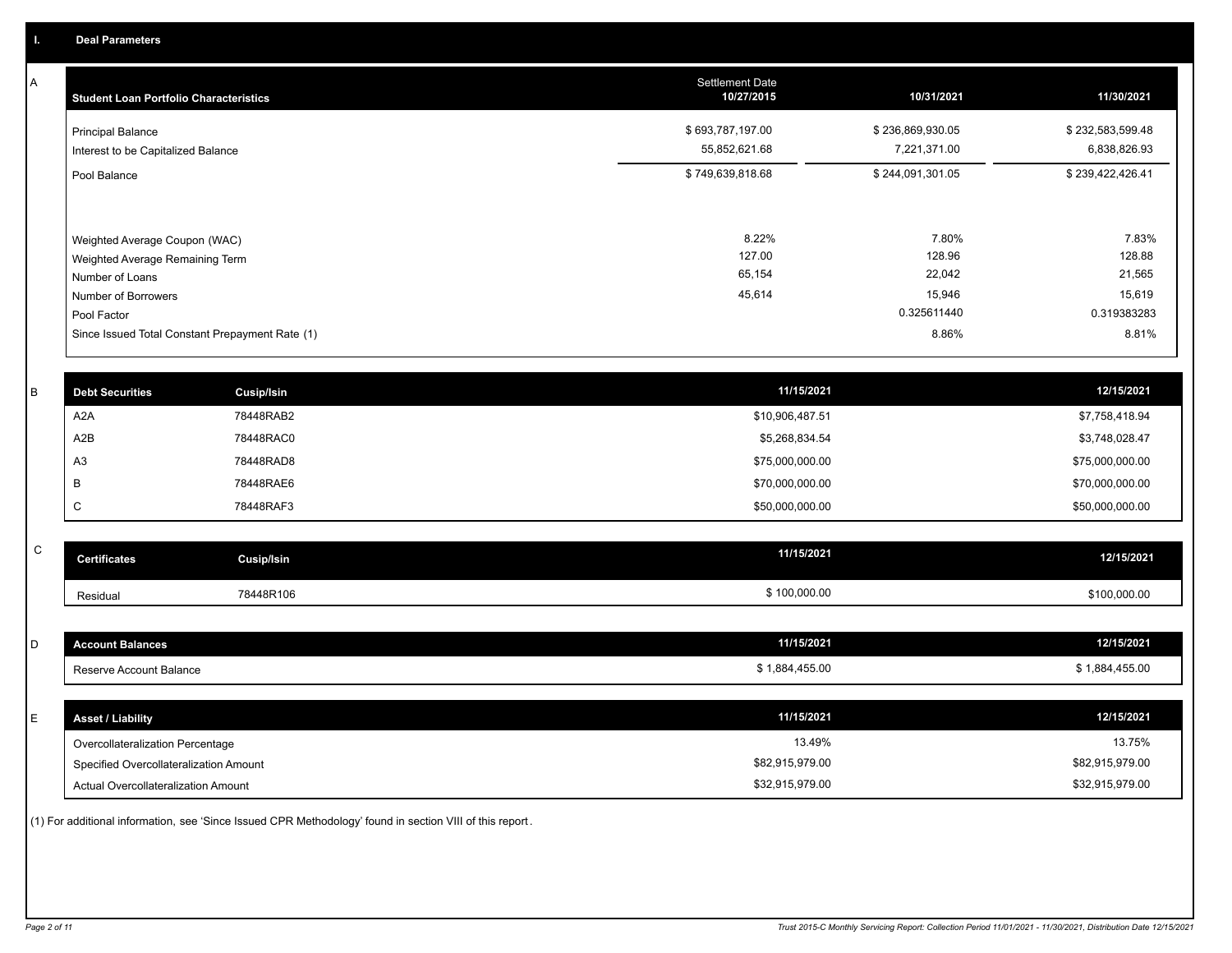## **II. 2015-C Trust Activity 11/01/2021 through 11/30/2021**

# A **Student Loan Principal Receipts**

| <b>Total Principal Receipts</b>  | \$4,305,993.74 |
|----------------------------------|----------------|
| <b>Other Principal Deposits</b>  | 0.00           |
| Servicer Principal Reimbursement | 0.00           |
| Seller Principal Reimbursement   | 0.00           |
| <b>Borrower Principal</b>        | 4,305,993.74   |
|                                  |                |

### B **Student Loan Interest Receipts**

| Borrower Interest               | 1,356,889.76   |
|---------------------------------|----------------|
| Seller Interest Reimbursement   | 0.00           |
| Servicer Interest Reimbursement | 0.00           |
| Other Interest Deposits         | 0.00           |
| <b>Total Interest Receipts</b>  | \$1,356,889.76 |

| C       | <b>Recoveries on Realized Losses</b>                             | \$100,941.16   |
|---------|------------------------------------------------------------------|----------------|
| D       | <b>Investment Income</b>                                         | \$148.54       |
| Е.      | <b>Funds Borrowed from Next Collection Period</b>                | \$0.00         |
| F.      | Funds Repaid from Prior Collection Period                        | \$0.00         |
| G       | Loan Sale or Purchase Proceeds                                   | \$0.00         |
| H       | Initial Deposits to Distribution Account                         | \$0.00         |
|         | <b>Excess Transferred from Other Accounts</b>                    | \$0.00         |
| J       | <b>Borrower Benefit Reimbursements</b>                           | \$0.00         |
| K       | <b>Other Deposits</b>                                            | \$0.00         |
| L.      | <b>Other Fees Collected</b>                                      | \$0.00         |
| М       | <b>AVAILABLE FUNDS</b>                                           | \$5,763,973.20 |
| N       | Non-Cash Principal Activity During Collection Period             | \$19,663.17    |
| $\circ$ | Aggregate Purchased Amounts by the Depositor, Servicer or Seller | \$0.00         |
| P       | Aggregate Loan Substitutions                                     | \$0.00         |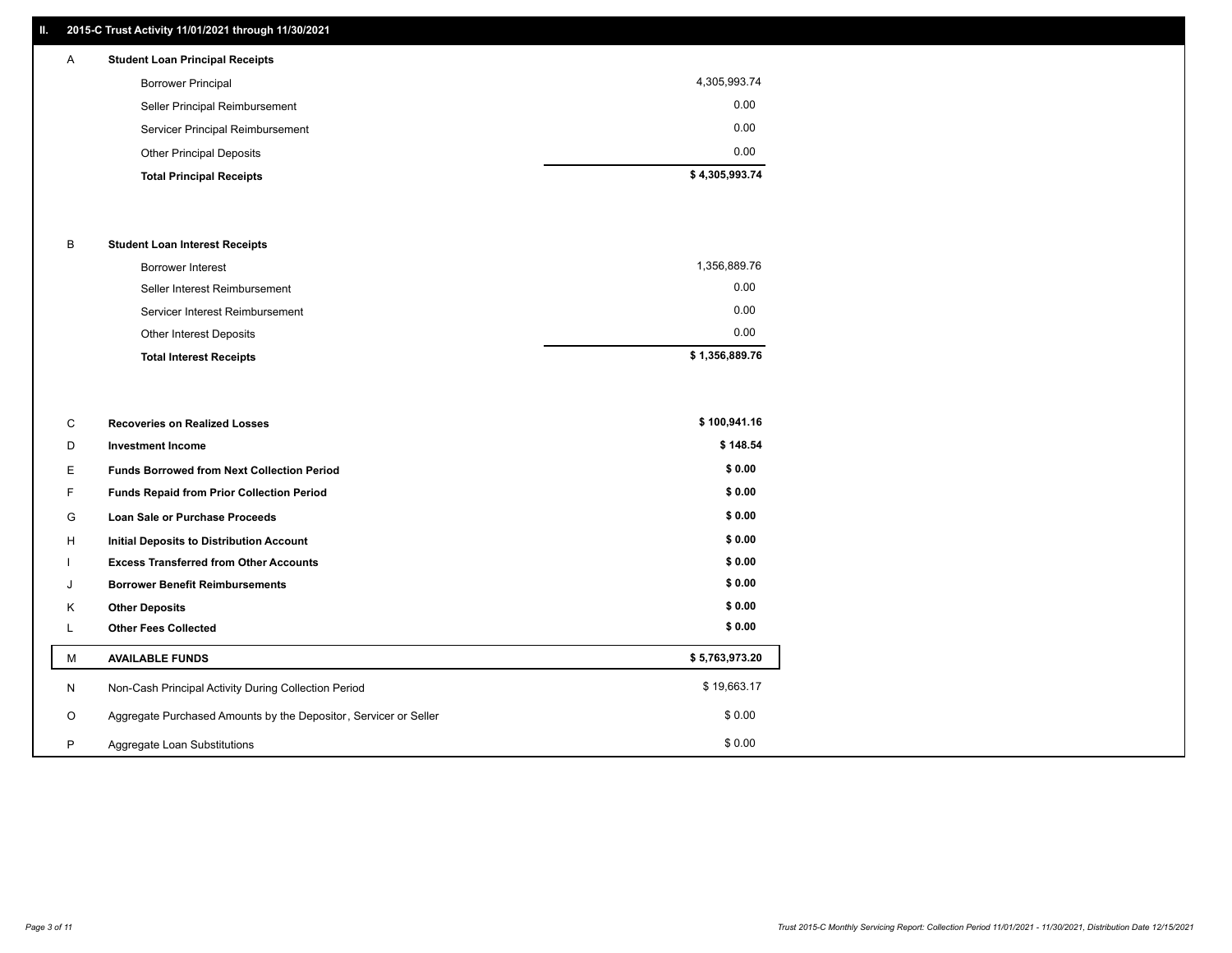|                   | <b>Loans by Repayment Status</b> |                          |            |                                                           |                |                            |                          |         |                                                           |                |                            |
|-------------------|----------------------------------|--------------------------|------------|-----------------------------------------------------------|----------------|----------------------------|--------------------------|---------|-----------------------------------------------------------|----------------|----------------------------|
|                   |                                  |                          | 11/30/2021 |                                                           |                |                            |                          |         | 10/31/2021                                                |                |                            |
|                   |                                  | <b>Wtd Avg</b><br>Coupon | # Loans    | Principal and<br><b>Interest Accrued</b><br>to Capitalize | % of Principal | % of Loans in<br>Repay (1) | <b>Wtd Avg</b><br>Coupon | # Loans | Principal and<br><b>Interest Accrued</b><br>to Capitalize | % of Principal | % of Loans in<br>Repay (1) |
| INTERIM:          | IN SCHOOL                        | 8.82%                    | 242        | \$4,316,566.16                                            | 1.803%         | $-$ %                      | 8.84%                    | 248     | \$4,362,454.48                                            | 1.787%         | $-$ %                      |
|                   | GRACE                            | 8.40%                    | 67         | \$910,071.57                                              | 0.380%         | $-$ %                      | 8.75%                    | 96      | \$1,481,792.68                                            | 0.607%         | $-$ %                      |
|                   | <b>DEFERMENT</b>                 | 8.73%                    | 1,531      | \$22,742,367.57                                           | 9.499%         | $-$ %                      | 8.70%                    | 1,590   | \$23,614,990.93                                           | 9.675%         | $-$ %                      |
| <b>REPAYMENT:</b> | <b>CURRENT</b>                   | 7.71%                    | 18,820     | \$198,093,099.38                                          | 82.738%        | 93.682%                    | 7.66%                    | 19,204  | \$201,137,952.14                                          | 82.403%        | 93.713%                    |
|                   | 30-59 DAYS DELINQUENT            | 8.05%                    | 360        | \$5,532,806.12                                            | 2.311%         | 2.617%                     | 8.33%                    | 309     | \$4,711,113.59                                            | 1.930%         | 2.195%                     |
|                   | 60-89 DAYS DELINQUENT            | 7.85%                    | 152        | \$2,439,095.63                                            | 1.019%         | 1.153%                     | 8.14%                    | 126     | \$2,184,479.05                                            | 0.895%         | 1.018%                     |
|                   | 90+ DAYS DELINQUENT              | 7.19%                    | 87         | \$1,369,084.03                                            | 0.572%         | 0.647%                     | 7.63%                    | 106     | \$1,959,906.72                                            | 0.803%         | 0.913%                     |
|                   | FORBEARANCE                      | 7.52%                    | 306        | \$4,019,335.95                                            | 1.679%         | 1.901%                     | 7.79%                    | 363     | \$4,638,611.46                                            | 1.900%         | 2.161%                     |
| <b>TOTAL</b>      |                                  |                          | 21,565     | \$239,422,426.41                                          | 100.00%        | 100.00%                    |                          | 22,042  | \$244,091,301.05                                          | 100.00%        | 100.00%                    |

Percentages may not total 100% due to rounding \*

1 Loans classified in "Repayment" include any loan for which interim interest only, \$25 fixed payments or full principal and interest payments are due.

|                         | <b>Loans by Borrower Status</b>                                                                                                                                                |                          |            |                                                                  |                |                                |                          |         |                                                                  |                |                                |
|-------------------------|--------------------------------------------------------------------------------------------------------------------------------------------------------------------------------|--------------------------|------------|------------------------------------------------------------------|----------------|--------------------------------|--------------------------|---------|------------------------------------------------------------------|----------------|--------------------------------|
|                         |                                                                                                                                                                                |                          | 11/30/2021 |                                                                  |                |                                | 10/31/2021               |         |                                                                  |                |                                |
|                         |                                                                                                                                                                                | <b>Wtd Avg</b><br>Coupon | # Loans    | <b>Principal and</b><br><b>Interest Accrued</b><br>to Capitalize | % of Principal | % of Loans in<br>P&I Repay (2) | <b>Wtd Avg</b><br>Coupon | # Loans | <b>Principal and</b><br><b>Interest Accrued</b><br>to Capitalize | % of Principal | % of Loans in<br>P&I Repay (2) |
| <b>INTERIM:</b>         | IN SCHOOL                                                                                                                                                                      | 8.71%                    | 390        | \$6,870,156.96                                                   | 2.869%         | $-$ %                          | 8.74%                    | 403     | \$6,950,834.41                                                   | 2.848%         | $-$ %                          |
|                         | <b>GRACE</b>                                                                                                                                                                   | 8.48%                    | 118        | \$1,796,435.72                                                   | 0.750%         | $-$ %                          | 8.47%                    | 191     | \$3,113,526.75                                                   | 1.276%         | $-$ %                          |
|                         | <b>DEFERMENT</b>                                                                                                                                                               | 8.53%                    | 2,554      | \$36,474,576.94                                                  | 15.234%        | $-$ %                          | 8.50%                    | 2,630   | \$37,384,643.73                                                  | 15.316%        | $-$ %                          |
| P&I REPAYMENT:          | <b>CURRENT</b>                                                                                                                                                                 | 7.65%                    | 17,610     | \$181,070,354.58                                                 | 75.628%        | 93.200%                        | 7.60%                    | 17,922  | \$183,318,750.84                                                 | 75.103%        | 93.224%                        |
|                         | 30-59 DAYS DELINQUENT                                                                                                                                                          | 8.05%                    | 351        | \$5,411,248.88                                                   | 2.260%         | 2.785%                         | 8.31%                    | 304     | \$4,600,774.65                                                   | 1.885%         | 2.340%                         |
|                         | 60-89 DAYS DELINQUENT                                                                                                                                                          | 7.85%                    | 150        | \$2,422,306.80                                                   | 1.012%         | 1.247%                         | 8.16%                    | 123     | \$2,124,252.49                                                   | 0.870%         | 1.080%                         |
|                         | 90+ DAYS DELINQUENT                                                                                                                                                            | 7.18%                    | 86         | \$1,358,010.58                                                   | 0.567%         | 0.699%                         | 7.63%                    | 106     | \$1,959,906.72                                                   | 0.803%         | 0.997%                         |
|                         | <b>FORBEARANCE</b>                                                                                                                                                             | 7.52%                    | 306        | \$4,019,335.95                                                   | 1.679%         | 2.069%                         | 7.79%                    | 363     | \$4,638,611.46                                                   | 1.900%         | 2.359%                         |
| <b>TOTAL</b><br>$\star$ | Percentages may not total 100% due to rounding<br>2 Loans classified in "P&I Repayment" includes only those loans for which scheduled principal and interest payments are due. |                          | 21,565     | \$239,422,426.41                                                 | 100.00%        | 100.00%                        |                          | 22,042  | \$244,091,301.05                                                 | 100.00%        | 100.00%                        |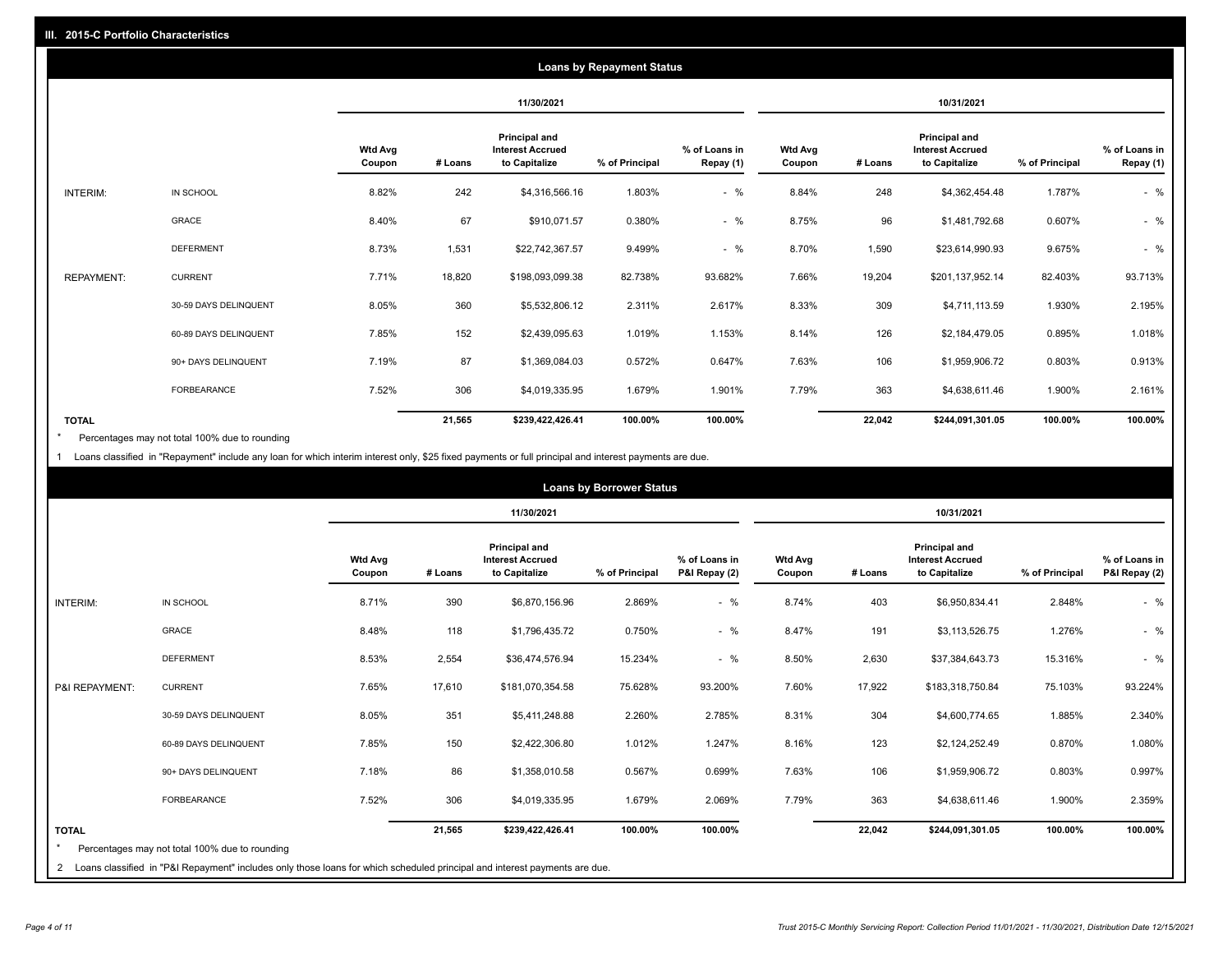|                                                                                                  | 11/30/2021       | 10/31/2021       |
|--------------------------------------------------------------------------------------------------|------------------|------------------|
| Pool Balance                                                                                     | \$239,422,426.41 | \$244,091,301.05 |
| Total # Loans                                                                                    | 21,565           | 22,042           |
| Total # Borrowers                                                                                | 15,619           | 15,946           |
| Weighted Average Coupon                                                                          | 7.83%            | 7.80%            |
| Weighted Average Remaining Term                                                                  | 128.88           | 128.96           |
| Percent of Pool - Cosigned                                                                       | 93.6%            | 93.6%            |
| Percent of Pool - Non Cosigned                                                                   | 6.4%             | 6.4%             |
| Borrower Interest Accrued for Period                                                             | \$1,504,913.34   | \$1,578,072.14   |
| Outstanding Borrower Interest Accrued                                                            | \$9,091,539.35   | \$9,626,560.60   |
| Gross Principal Realized Loss - Periodic *                                                       | \$607,870.73     | \$618,641.59     |
| Gross Principal Realized Loss - Cumulative *                                                     | \$39,302,123.42  | \$38,694,252.69  |
| Recoveries on Realized Losses - Periodic                                                         | \$100,941.16     | \$133,851.15     |
| Recoveries on Realized Losses - Cumulative                                                       | \$6,503,590.58   | \$6,402,649.42   |
| Net Losses - Periodic                                                                            | \$506,929.57     | \$484,790.44     |
| Net Losses - Cumulative                                                                          | \$32,798,532.84  | \$32,291,603.27  |
| Non-Cash Principal Activity - Capitalized Interest                                               | \$648,569.28     | \$477,677.13     |
| Since Issued Total Constant Prepayment Rate (CPR) (1)                                            | 8.81%            | 8.86%            |
| <b>Loan Substitutions</b>                                                                        | \$0.00           | \$0.00           |
| <b>Cumulative Loan Substitutions</b>                                                             | \$0.00           | \$0.00           |
| <b>Unpaid Servicing Fees</b>                                                                     | \$0.00           | \$0.00           |
| <b>Unpaid Administration Fees</b>                                                                | \$0.00           | \$0.00           |
| <b>Unpaid Carryover Servicing Fees</b>                                                           | \$0.00           | \$0.00           |
| Note Interest Shortfall                                                                          | \$0.00           | \$0.00           |
| Loans in Modification                                                                            | \$28,250,894.00  | \$29,860,651.55  |
| % of Loans in Modification as a % of Loans in Repayment (P&I)                                    | 14.85%           | 15.56%           |
|                                                                                                  |                  |                  |
| % Annualized Gross Principal Realized Loss - Periodic as a %<br>of Loans in Repayment (P&I) * 12 | 3.84%            | 3.87%            |
| % Gross Principal Realized Loss - Cumulative as a % of                                           |                  |                  |

\* In accordance with the Servicer's current policies and procedures, after September 1, 2017 loans subject to bankruptcy claims generally will not be reported as a charged- off unless and until they are delinquent for 120

5.24% 5.16%

(1) For additional information, see 'Since Issued CPR Methodology' found in section VIII of this report .

Original Pool Balance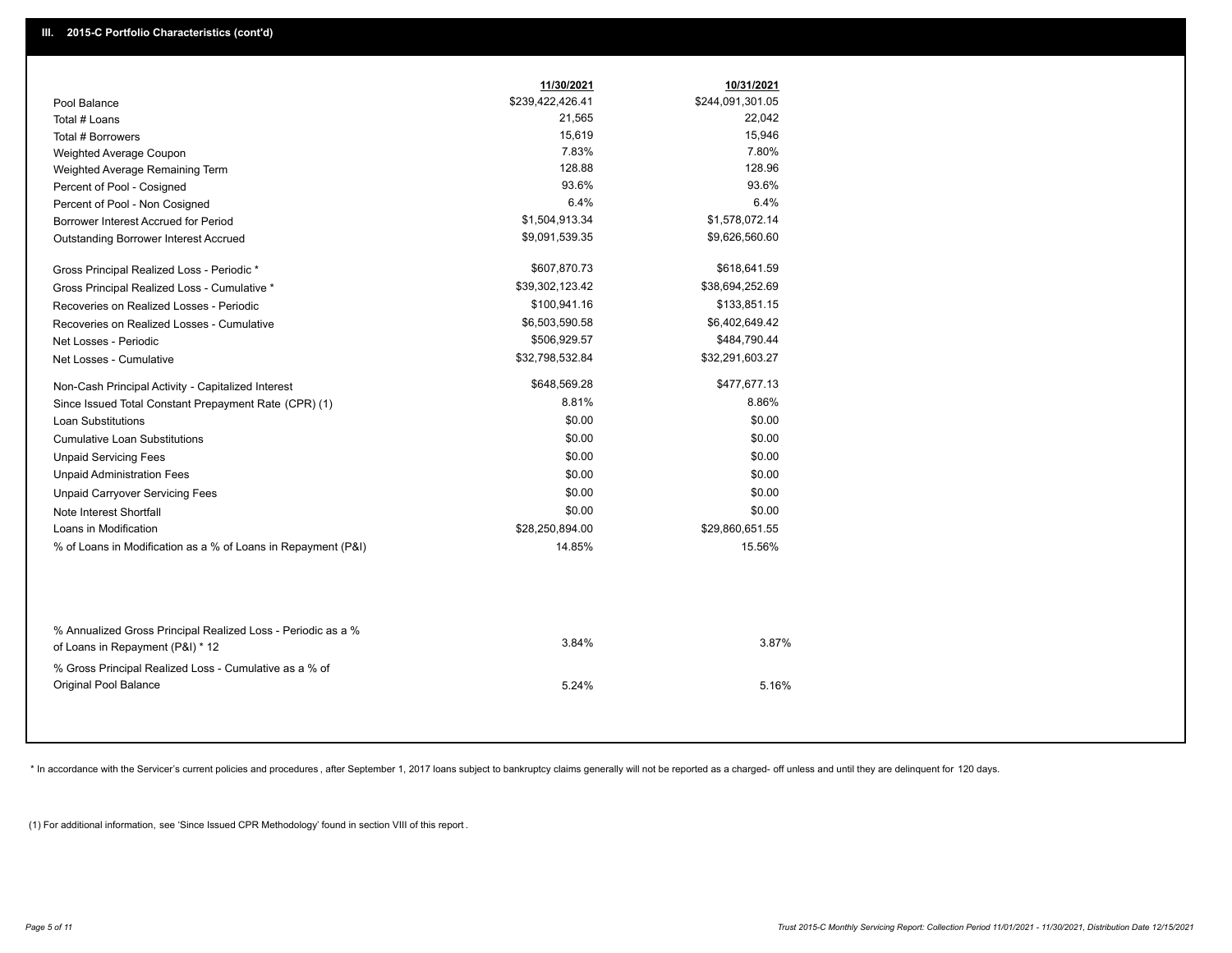#### **Loan Program**  A

|                                    | Weighted<br>Average | # LOANS | <b>\$ AMOUNT</b> | $%$ *     |
|------------------------------------|---------------------|---------|------------------|-----------|
| - Smart Option Interest-Only Loans | 7.14%               | 3,643   | \$24,711,895.00  | 10.321%   |
| - Smart Option Fixed Pay Loans     | 7.76%               | 5,691   | \$72,662,639.31  | 30.349%   |
| - Smart Option Deferred Loans      | 7.98%               | 12.231  | \$142,047,892.10 | 59.329%   |
| - Other Loan Programs              | $0.00\%$            | Ω       | \$0.00           | $0.000\%$ |
| <b>Total</b>                       | 7.83%               | 21,565  | \$239,422,426.41 | 100.000%  |

\* Percentages may not total 100% due to rounding

B

C

**Index Type**

|                       | Weighted<br>Average | # LOANS | <b>\$ AMOUNT</b> | % *      |
|-----------------------|---------------------|---------|------------------|----------|
| - Fixed Rate Loans    | 7.66%               | 5,083   | \$69,747,255.55  | 29.131%  |
| - LIBOR Indexed Loans | 7.90%               | 16,482  | \$169,675,170.86 | 70.869%  |
| - Other Index Rates   | $0.00\%$            | 0       | \$0.00           | 0.000%   |
| <b>Total</b>          | 7.83%               | 21,565  | \$239,422,426.41 | 100.000% |

\* Percentages may not total 100% due to rounding

# **Weighted Average Recent FICO**

| 1,403<br>1,337<br>2,305<br>4,527 | \$17,783,619.14<br>\$16,056,160.48<br>\$27,536,967.53<br>\$53,706,498.91 | 7.428%<br>6.706%<br>11.501%<br>22.432% |
|----------------------------------|--------------------------------------------------------------------------|----------------------------------------|
|                                  |                                                                          |                                        |
|                                  |                                                                          |                                        |
|                                  |                                                                          |                                        |
|                                  |                                                                          |                                        |
| 11,992                           | \$124,328,810.26                                                         | 51.929%                                |
|                                  | \$10,370.09                                                              | $0.004\%$                              |
| 21,565                           | \$239,422,426.41                                                         | 100.000%                               |
|                                  |                                                                          |                                        |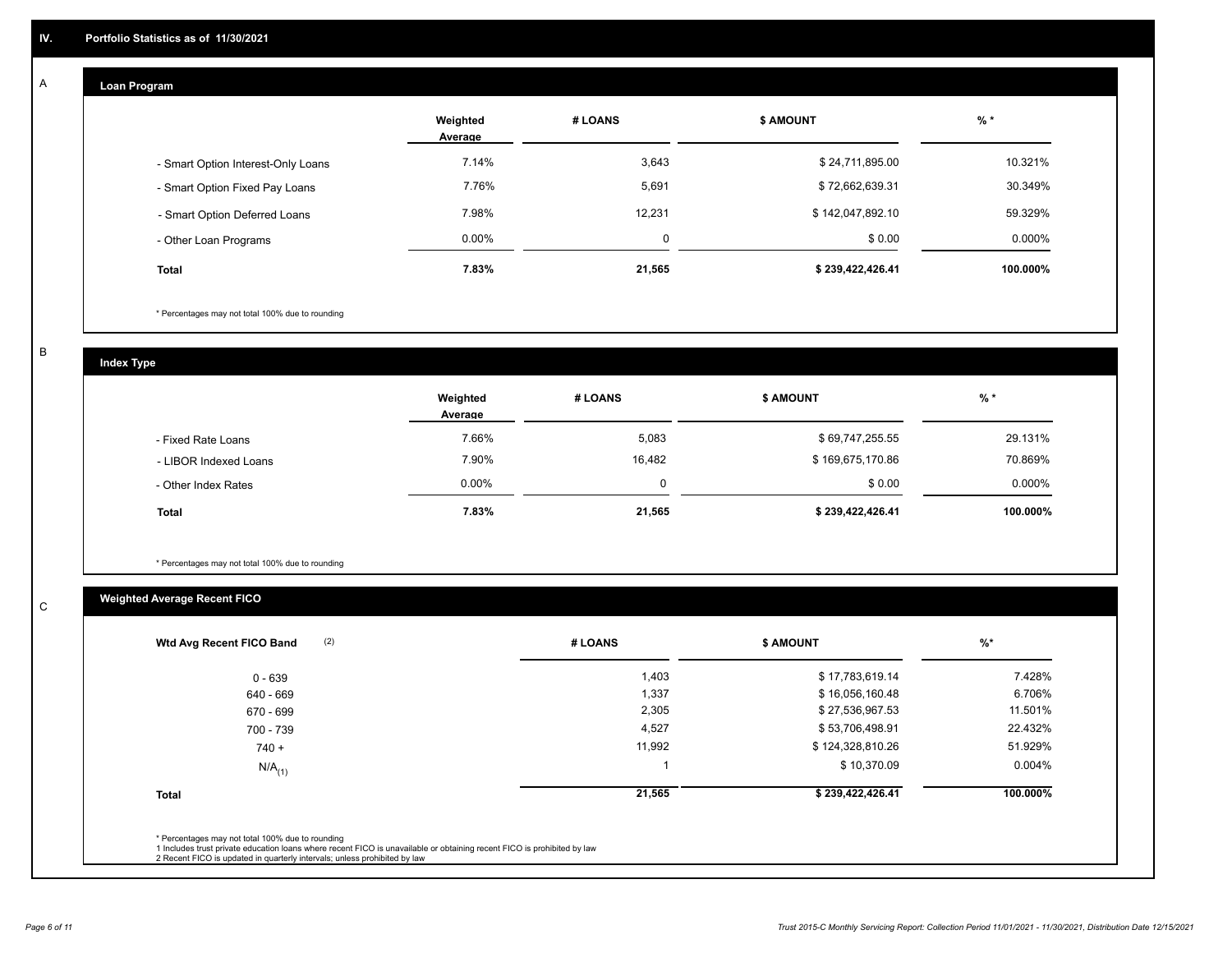| V. |       | 2015-C Reserve Account and Principal Distribution Calculations                             |                  |  |
|----|-------|--------------------------------------------------------------------------------------------|------------------|--|
| А. |       | <b>Reserve Account</b>                                                                     |                  |  |
|    |       | Specified Reserve Account Balance                                                          | \$1,884,455.00   |  |
|    |       | Actual Reserve Account Balance                                                             | \$1,884,455.00   |  |
| В. |       | <b>Principal Distribution Amount</b>                                                       |                  |  |
|    | i.    | Class A Notes Outstanding                                                                  | \$91,175,322.05  |  |
|    | ii.   | Pool Balance                                                                               | \$239,422,426.41 |  |
|    | iii.  | First Priority Principal Distribution Amount (i - ii)                                      | \$0.00           |  |
|    |       |                                                                                            | \$161,175,322.05 |  |
|    | iv.   | Class A and B Notes Outstanding                                                            | \$0.00           |  |
|    | ٧.    | First Priority Principal Distribution Amount                                               | \$239,422,426.41 |  |
|    | vi.   | Pool Balance                                                                               | \$82,915,979.00  |  |
|    | vii.  | Specified Overcollateralization Amount                                                     |                  |  |
|    | viii. | Available Funds (after payment of waterfall items A through H)                             | \$5,022,525.13   |  |
|    | ix.   | <b>Class C Notes Outstanding</b>                                                           | \$50,000,000.00  |  |
|    | х.    | Regular Principal Distribution Amount (if (iv > 0, (iv - v) - (vi - vii), min(viii, ix))   | \$4,668,874.64   |  |
|    | xi.   | Pool Balance                                                                               | \$239,422,426.41 |  |
|    | xii.  | 10% of Initial Pool Balance                                                                | \$74,963,981.87  |  |
|    |       | First Priority Principal Distribution Amount<br>xiii.                                      | \$0.00           |  |
|    |       | Regular Principal Distribution Amount<br>xiv.                                              | \$4,668,874.64   |  |
|    | XV.   | Available Funds (after payment of waterfall items A through J)                             | \$353,650.49     |  |
|    |       | xvi. Additional Principal Distribution Amount (if(ix $\lt$ = x, min(xv, xi - xiii - xiv))) | \$0.00           |  |
|    |       |                                                                                            |                  |  |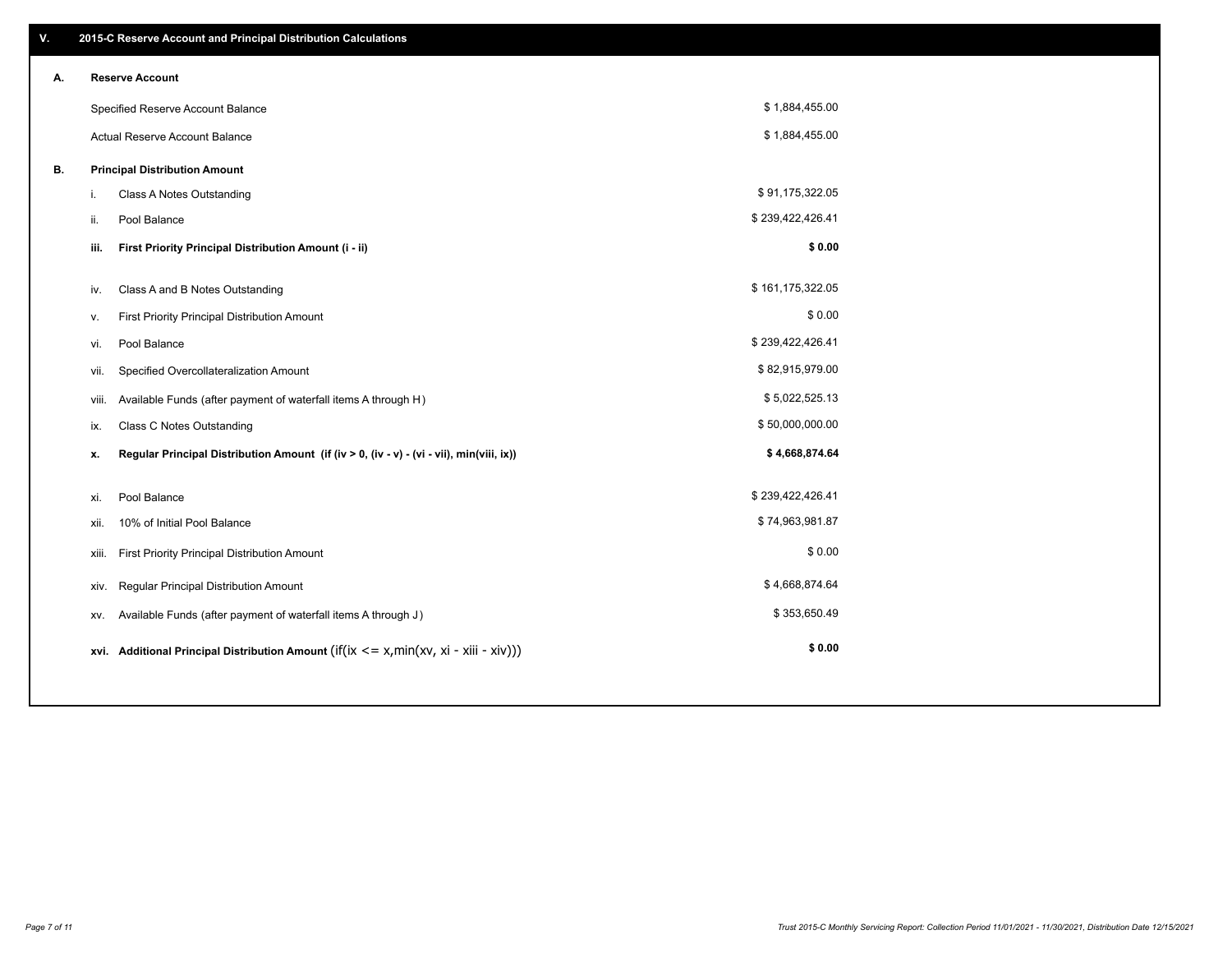|   |                                                         | Paid           | <b>Funds Balance</b> |
|---|---------------------------------------------------------|----------------|----------------------|
|   | <b>Total Available Funds</b>                            |                | \$5,763,973.20       |
| Α | <b>Trustee Fees</b>                                     | \$18,375.00    | \$5,745,598.20       |
| В | <b>Servicing Fees</b>                                   | \$158,645.72   | \$5,586,952.48       |
| C | i. Administration Fees                                  | \$8,333.00     | \$5,578,619.48       |
|   | ii. Unreimbursed Administrator Advances plus any Unpaid | \$5,441.68     | \$5,573,177.80       |
| D | Class A Noteholders Interest Distribution Amount        | \$158,986.00   | \$5,414,191.80       |
| Е | First Priority Principal Payment                        | \$0.00         | \$5,414,191.80       |
| F | Class B Noteholders Interest Distribution Amount        | \$204,166.67   | \$5,210,025.13       |
| G | <b>Class C Noteholders Interest Distribution Amount</b> | \$187,500.00   | \$5,022,525.13       |
| H | Reinstatement Reserve Account                           | \$0.00         | \$5,022,525.13       |
|   | Regular Principal Distribution                          | \$4,668,874.64 | \$353,650.49         |
| J | <b>Carryover Servicing Fees</b>                         | \$0.00         | \$353,650.49         |
| Κ | Additional Principal Distribution Amount                | \$0.00         | \$353,650.49         |
| L | Unpaid Expenses of Trustee                              | \$0.00         | \$353,650.49         |
| м | Unpaid Expenses of Administrator                        | \$0.00         | \$353,650.49         |
| N | Remaining Funds to the Residual Certificateholders      | \$353,650.49   | \$0.00               |

## **Waterfall Conditions**

| А. |      | <b>Class C Noteholders' Interest Distribution Condition</b>                      |                  |  |
|----|------|----------------------------------------------------------------------------------|------------------|--|
|    |      | Pool Balance                                                                     | \$239,422,426.41 |  |
|    | н.   | Class A and B Notes Outstanding                                                  | \$161,175,322.05 |  |
|    | iii. | Class C Noteholders' Interest Distribution Ratio (i / ii)                        | 148.55%          |  |
|    | IV.  | Minimum Ratio                                                                    | 110.00%          |  |
|    | ν.   | Is the Class C Noteholders' Interest Distribution Condition Satisfied (iii > iv) |                  |  |
|    |      |                                                                                  |                  |  |

\* If the Class C Noteholders' Interest Distribution Condition is satisfied then the amount of interest accrued at the Class C Rate for the Accrual Period is Released on the distribution Date .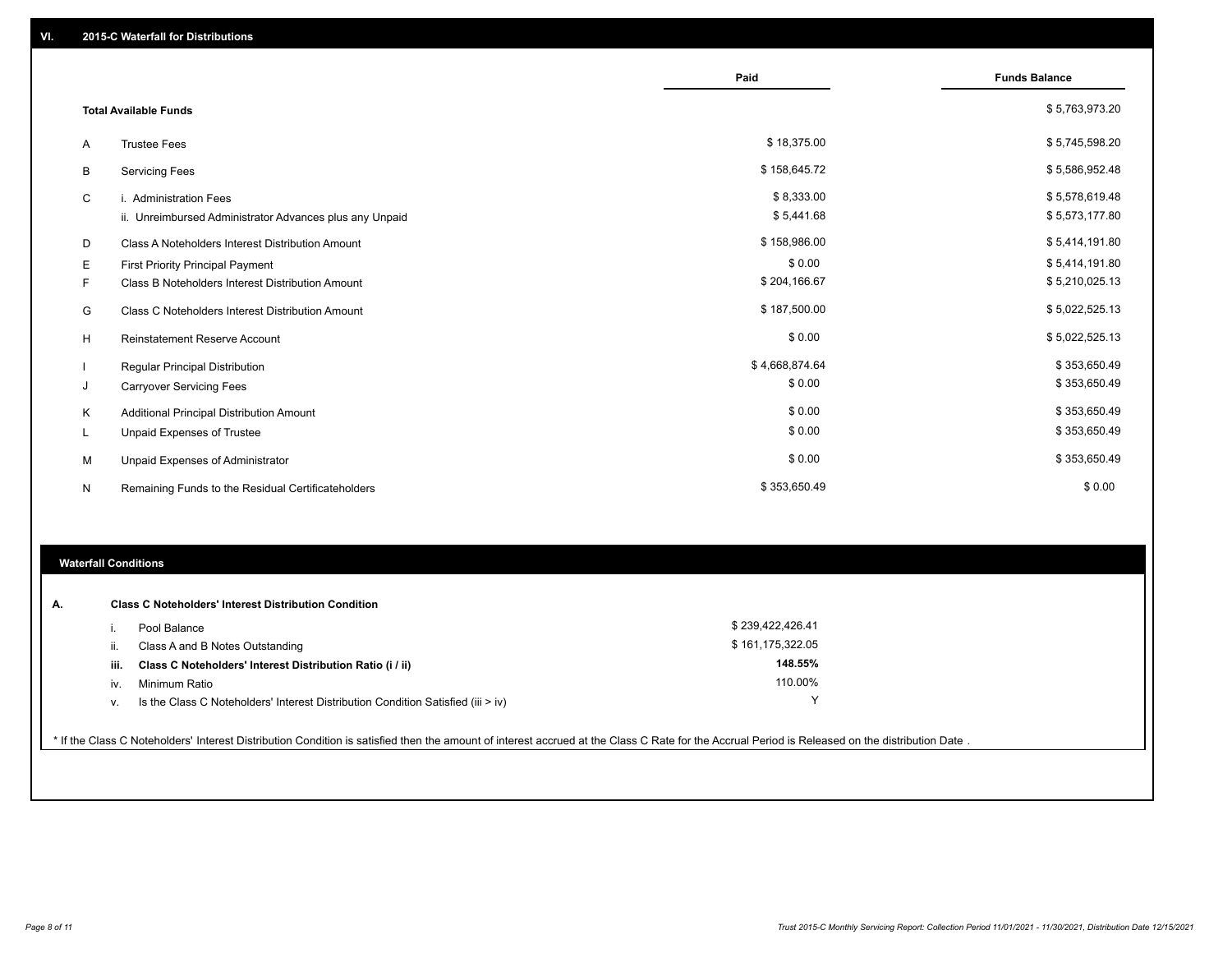| <b>Distribution Amounts</b>                                |                         |                         |                         |
|------------------------------------------------------------|-------------------------|-------------------------|-------------------------|
|                                                            | A <sub>2</sub> A        | A <sub>2</sub> B        | A <sub>3</sub>          |
| Cusip/Isin                                                 | 78448RAB2               | 78448RAC0               | 78448RAD8               |
| <b>Beginning Balance</b>                                   | \$10,906,487.51         | \$5,268,834.54          | \$75,000,000.00         |
| Index                                                      | <b>FIXED</b>            | <b>LIBOR</b>            | <b>LIBOR</b>            |
| Spread/Fixed Rate                                          | 2.75%                   | 1.40%                   | 1.95%                   |
| Record Date (Days Prior to Distribution)                   | 1 NEW YORK BUSINESS DAY | 1 NEW YORK BUSINESS DAY | 1 NEW YORK BUSINESS DAY |
| <b>Accrual Period Begin</b>                                | 11/15/2021              | 11/15/2021              | 11/15/2021              |
| <b>Accrual Period End</b>                                  | 12/15/2021              | 12/15/2021              | 12/15/2021              |
| <b>Daycount Fraction</b>                                   | 0.08333333              | 0.08333333              | 0.08333333              |
| Interest Rate*                                             | 2.75000%                | 1.48925%                | 2.03925%                |
| <b>Accrued Interest Factor</b>                             | 0.002291666             | 0.001241041             | 0.001699375             |
| <b>Current Interest Due</b>                                | \$24,994.03             | \$6,538.84              | \$127,453.13            |
| Interest Shortfall from Prior Period Plus Accrued Interest | $\mathsf{\$}$ -         | $\mathsf{\$}$ -         | $\mathsf{\$}$ -         |
| <b>Total Interest Due</b>                                  | \$24,994.03             | \$6,538.84              | \$127,453.13            |
| <b>Interest Paid</b>                                       | \$24,994.03             | \$6,538.84              | \$127,453.13            |
| <b>Interest Shortfall</b>                                  | $\mathsf{\$}$ -         | $$ -$                   | $\mathsf{\$}$ -         |
| <b>Principal Paid</b>                                      | \$3,148,068.57          | \$1,520,806.07          | $$ -$                   |
| <b>Ending Principal Balance</b>                            | \$7,758,418.94          | \$3,748,028.47          | \$75,000,000.00         |
| Paydown Factor                                             | 0.015208061             | 0.015208061             | 0.000000000             |
| <b>Ending Balance Factor</b>                               | 0.037480285             | 0.037480285             | 1.000000000             |

\* Pay rates for Current Distribution. For the interest rates applicable to the next distribution date, please see https://www.salliemae.com/about/investors/data/SMBabrate.txt.

**VII. 2015-C Distributions**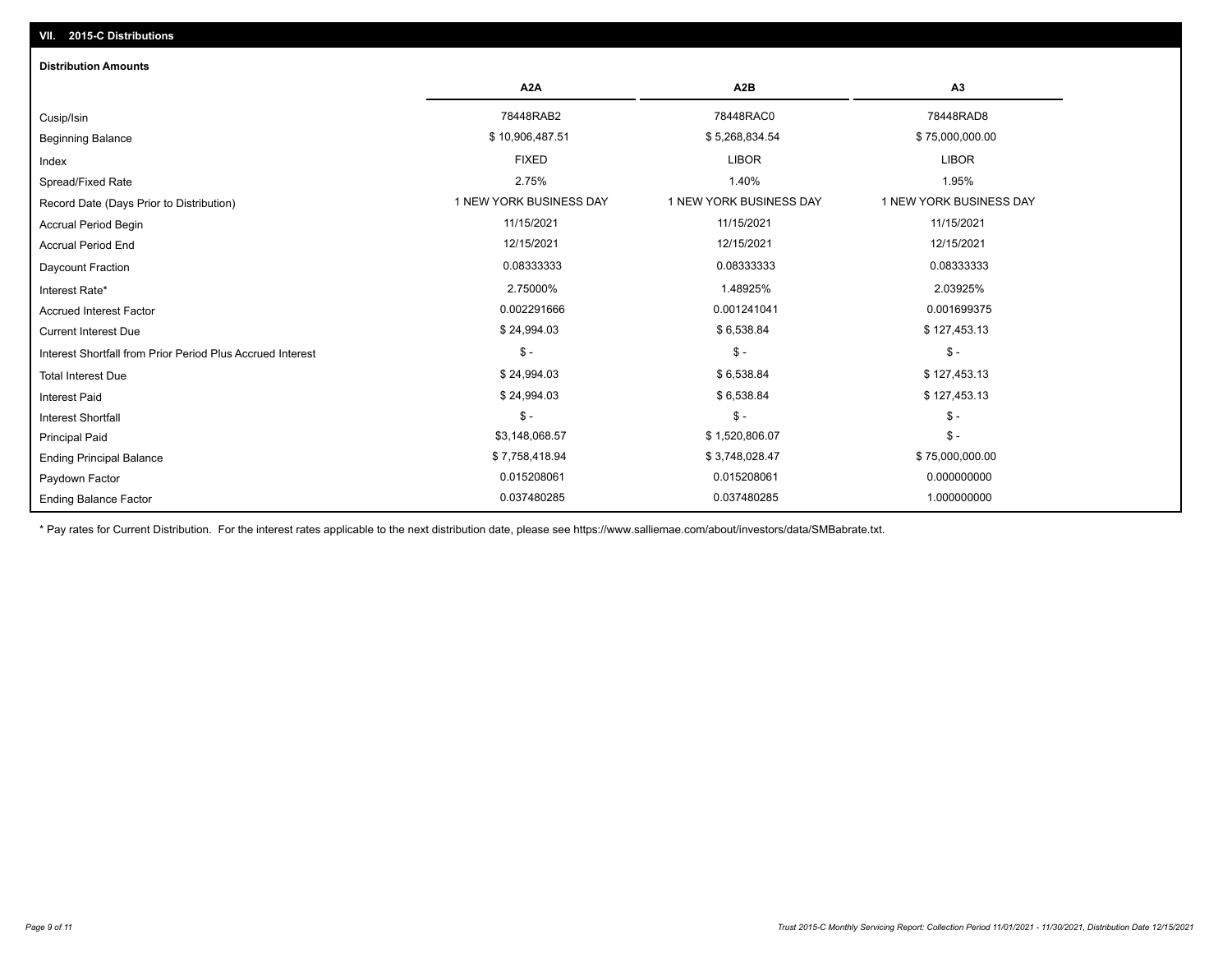| VII. 2015-C Distributions                                  |                         |                         |
|------------------------------------------------------------|-------------------------|-------------------------|
| <b>Distribution Amounts</b>                                |                         |                         |
|                                                            | в                       | С                       |
| Cusip/Isin                                                 | 78448RAE6               | 78448RAF3               |
| <b>Beginning Balance</b>                                   | \$70,000,000.00         | \$50,000,000.00         |
| Index                                                      | <b>FIXED</b>            | <b>FIXED</b>            |
| Spread/Fixed Rate                                          | 3.50%                   | 4.50%                   |
| Record Date (Days Prior to Distribution)                   | 1 NEW YORK BUSINESS DAY | 1 NEW YORK BUSINESS DAY |
| <b>Accrual Period Begin</b>                                | 11/15/2021              | 11/15/2021              |
| <b>Accrual Period End</b>                                  | 12/15/2021              | 12/15/2021              |
| Daycount Fraction                                          | 0.08333333              | 0.08333333              |
| Interest Rate*                                             | 3.50000%                | 4.50000%                |
| <b>Accrued Interest Factor</b>                             | 0.002916667             | 0.003750000             |
| <b>Current Interest Due</b>                                | \$204,166.67            | \$187,500.00            |
| Interest Shortfall from Prior Period Plus Accrued Interest | $\mathcal{S}$ -         | $\mathsf{\$}$ -         |
| <b>Total Interest Due</b>                                  | \$204,166.67            | \$187,500.00            |
| Interest Paid                                              | \$204,166.67            | \$187,500.00            |
| Interest Shortfall                                         | $$ -$                   | $\frac{1}{2}$           |
| <b>Principal Paid</b>                                      | $\mathsf{\$}$ -         | $$ -$                   |
| <b>Ending Principal Balance</b>                            | \$70,000,000.00         | \$50,000,000.00         |
| Paydown Factor                                             | 0.000000000             | 0.000000000             |
| <b>Ending Balance Factor</b>                               | 1.000000000             | 1.000000000             |

\* Pay rates for Current Distribution. For the interest rates applicable to the next distribution date, please see https://www.salliemae.com/about/investors/data/SMBabrate.txt.